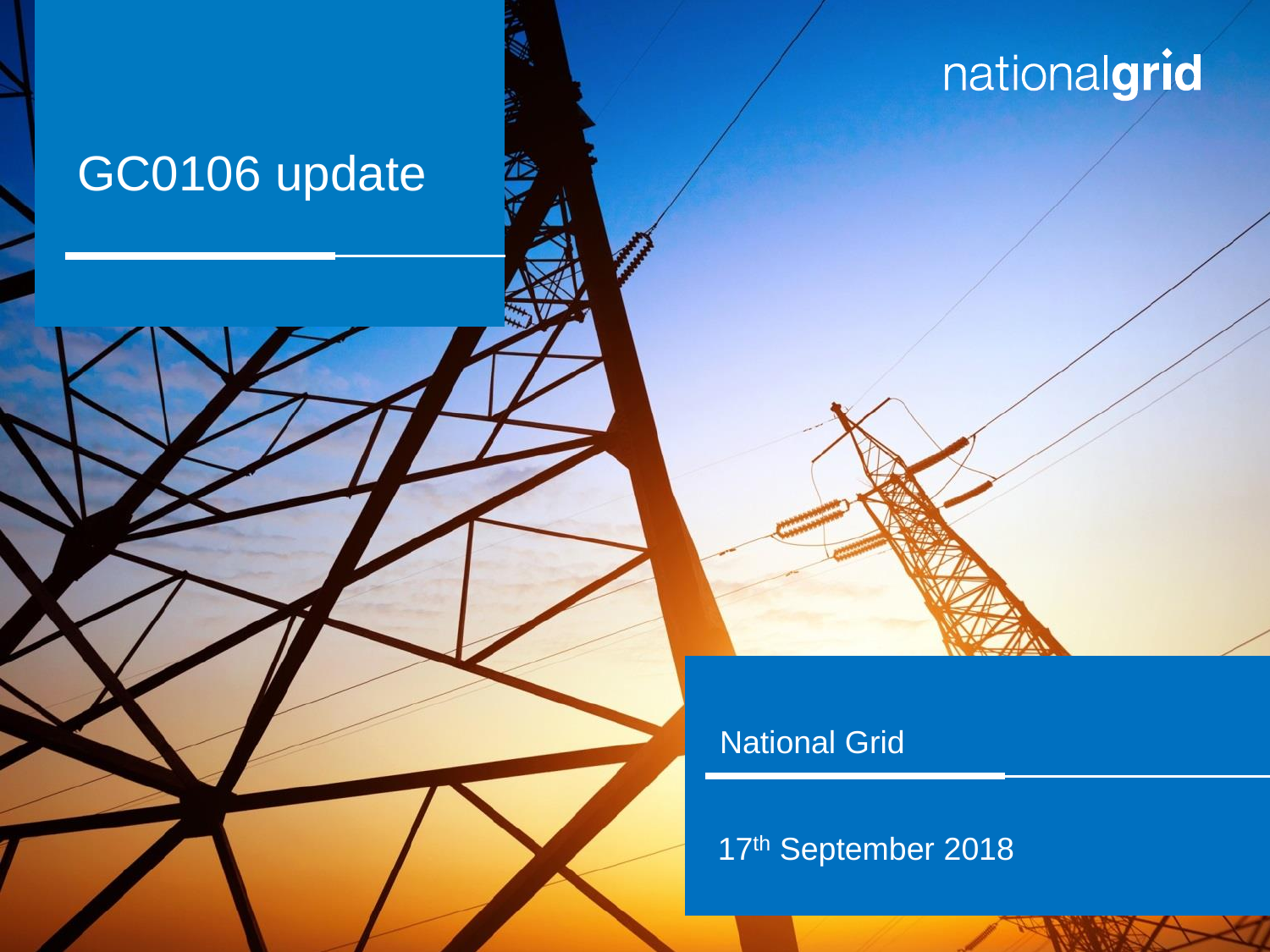# nationalgrid

## **Background**

- Data exchange modification driven by Title II of SOGL Article  $40 - 53$
- In June, the GCRP instructed the WG to workup the assessment and impact of WACM2 for submission to the panel in September and to the Authority in October 2018 on the proposer's assumption that legal text already exists.
	- WACM2 legal text assumed to exist, with only thresholds to be determined
	- No legal text for WACM1 as it is a legal question but must allow time in the timeline in case the Authority send it back requesting full legal text ahead of the compliance deadline
	- Action to submit WG report and letter to Authority outlining panels decision as per GR21.5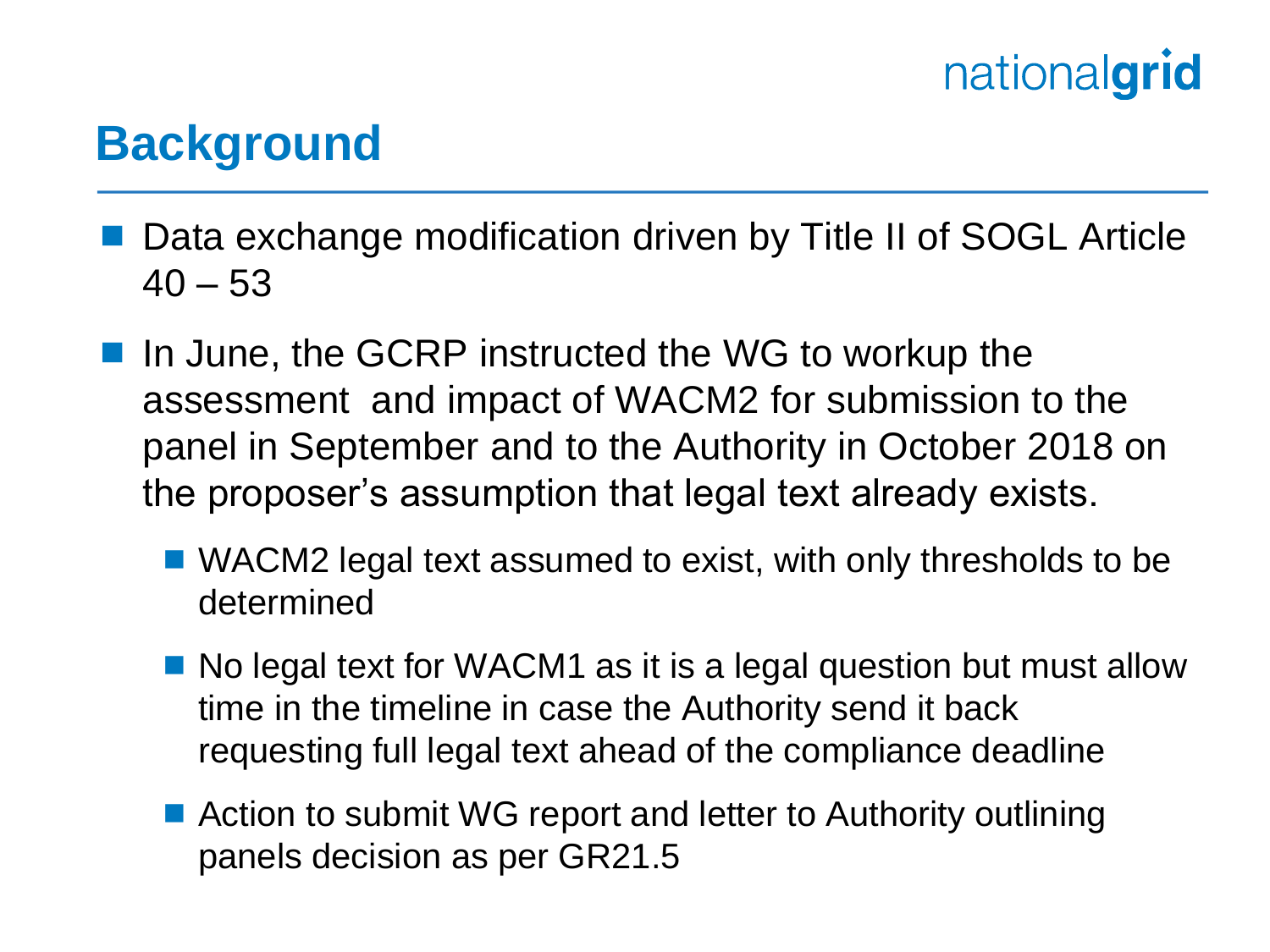# nationalgrid

## **GC0106 Proposals**

- 1. Original Proposal
	- Minimum necessary change and cost
	- Maintain existing GB frameworks
- 2. WAGCM1
	- Interpretation of SOGL Article 40.5
- 3. WAGCM2
	- Parity of data treatment for all Generators in GB
- 4. WAGCM3
	- Combination of WAGCM1 and WAGCM2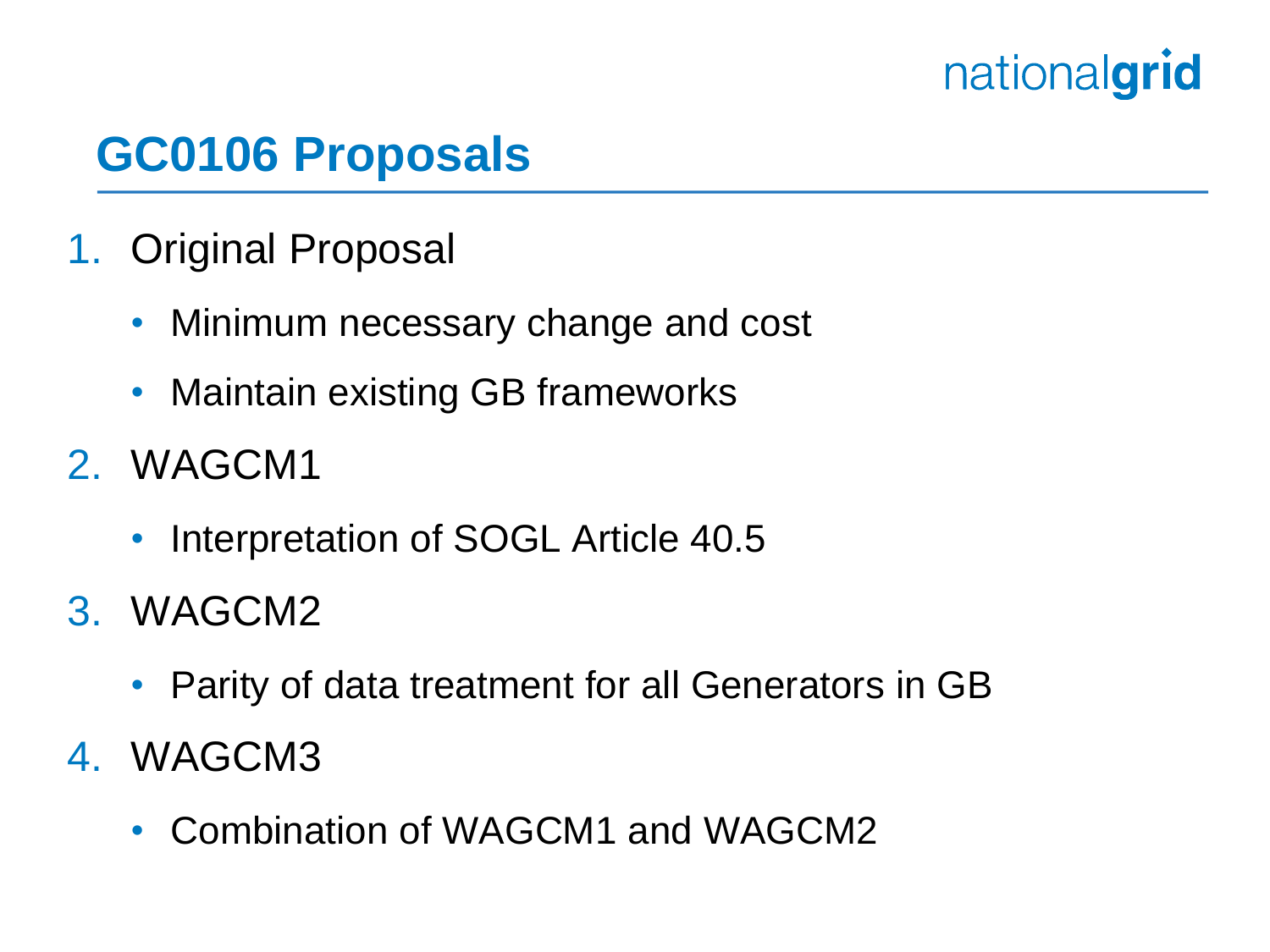#### **Progress with WAGCM2 Pre GRCP**  nationalgrid **August Panel Meeting**

- Part G Code legal text started, D Code implications uncertain, but would have significant retrospective costs for embedded generators
	- Real time data ECC.6.4.4 text circulated but data transfer mechanism needed to be discussed and agreed
	- Structural data PC3.3 text circulated but detailed consideration of DDRC v DRC not yet started
	- Scheduled data OC2 and BC1/2 changes are more complex and require consideration
- Challenges determining GB harmonised threshold
	- WG agreed 10MW as an assumption
	- 10MW (SHETL) threshold results in high implementation costs compared to 50MW (E&W)
	- WG agreed 10MW appropriate considering impact on system operation
- Commonalities with GC0117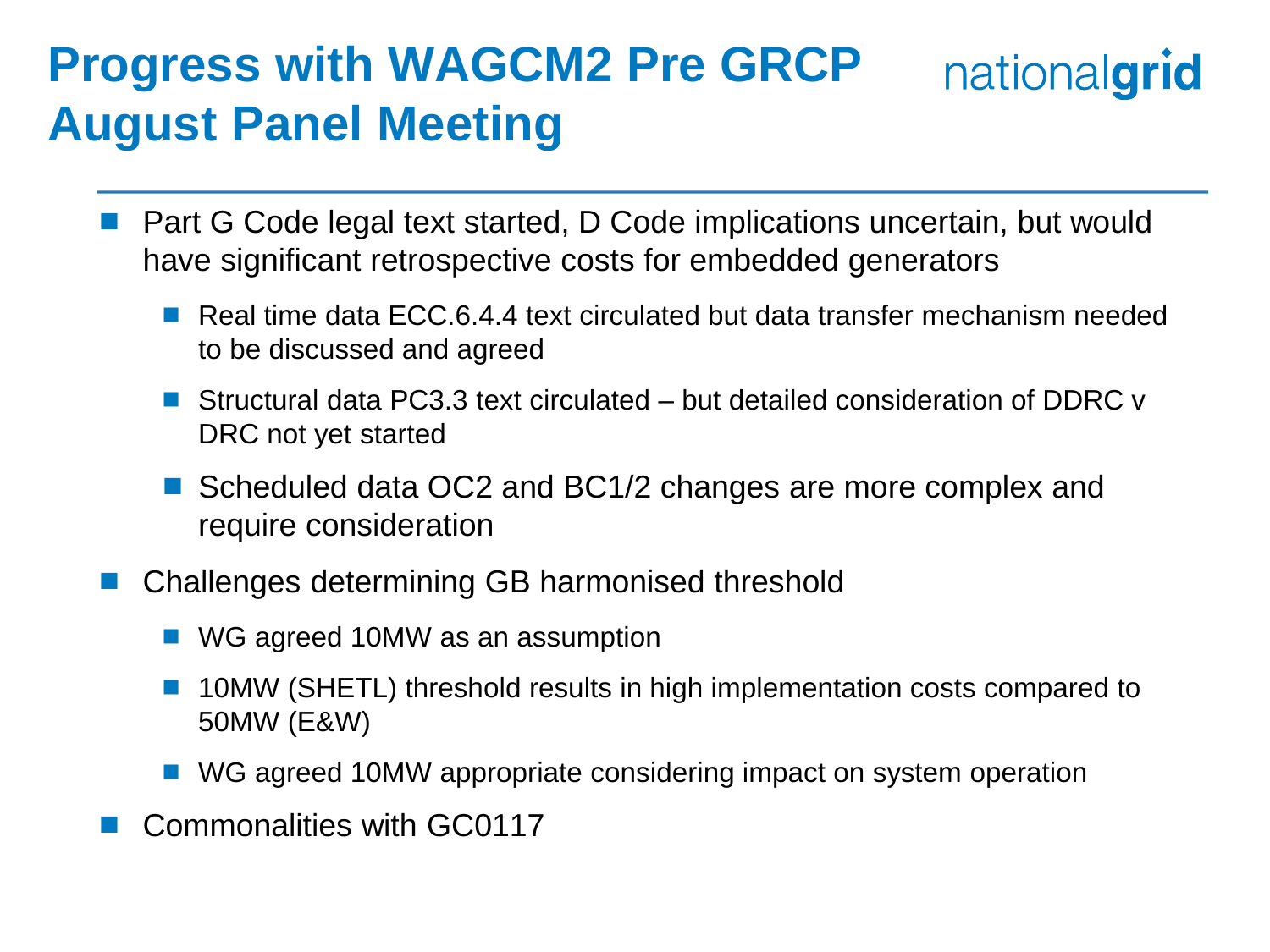## **Questions Raised at the August GCRP Panel**

# nationalgrid

- National Grid and the DNOs do not believe it is economic or efficient to address WACM2 and GC0117 in isolation and would recommend that this issue is addressed through GC0117 to give industry the best opportunity to discuss and understand the implications of these changes
- **The Workgroup acknowledge that it will be difficult to** implement the GC0106 work in the timescales required. If this timescale is not met there is the risk of the UK being non-compliant with EU law.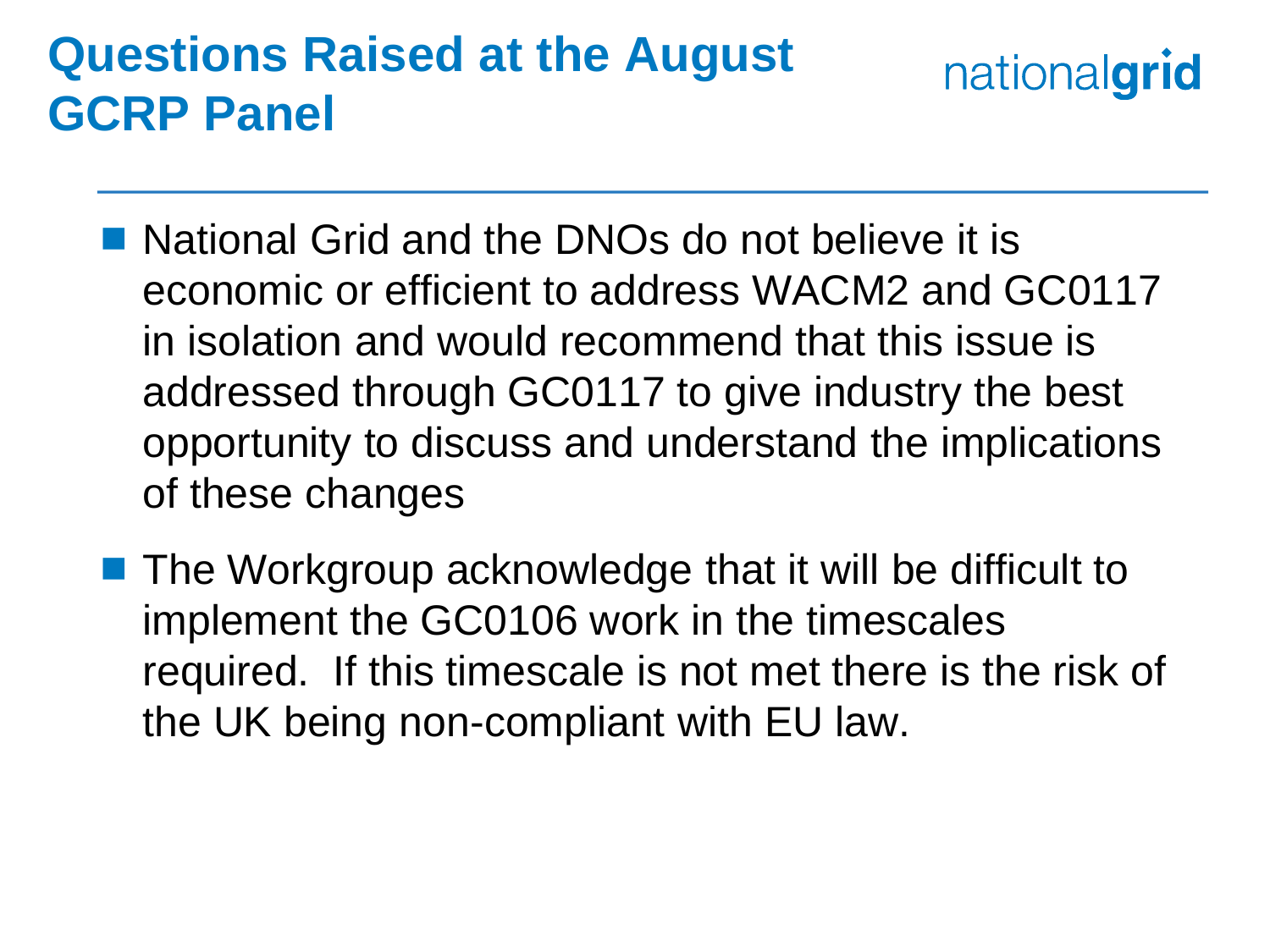## **Outcome of the August GCRP Panel**



- It was agreed at the Panel that the Proposer of GC0106 WACM2 (SSE) should prepare the draft legal drafting with further discussions to be held.
- In response, a webex was arranged on  $28<sup>th</sup>$  August. Prior to this, the proposer of GC0106 WACM2 had prepared comments (but not complete legal text) in relation to the Structural and Real Time Data but nothing in respect of the Scheduled data.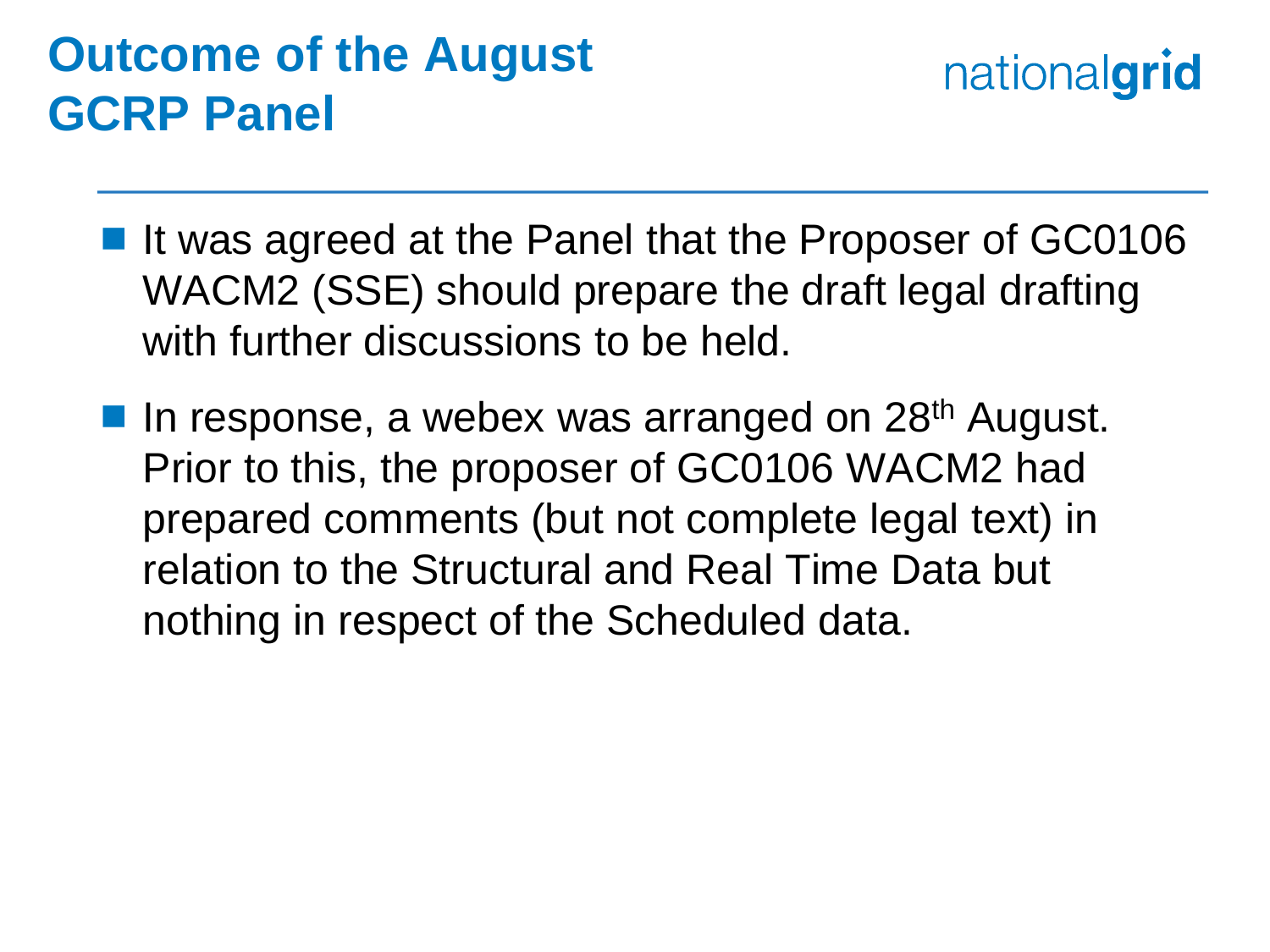## **GC0106 WACM2 Meeting – 28th August**

nationalgrid

- At the Webex held on 28<sup>th</sup> August between National Grid and the proposer, the background was discussed and it was agreed that the GC0106 WACM2 proposal should only apply to Transmission Connected SGU's
- This makes the process much simpler as any party who is directly connected (irrespective of size) will need to sign the CUSC and satisfy the applicable requirements of the Grid Code in addition to satisfying the requirements of the BSC (ie party to the wholesale market) which is an important element of the Scheduled data.
- It was noted that there would still be a difference between the data requirements for Embedded Power Stations connected in different Transmission areas. It was noted that this issue could more easily be addressed through changing the terms of Reference for GC0117.
- SOGL does allow flexibility in selecting the data required from SGUs at a National level.
- **For Transmission connected SGUs, checks would need to be made that the data** supplied by Generators in respect of Transmission connected Small, Medium and Large Power Stations are the same – see subsequent slides.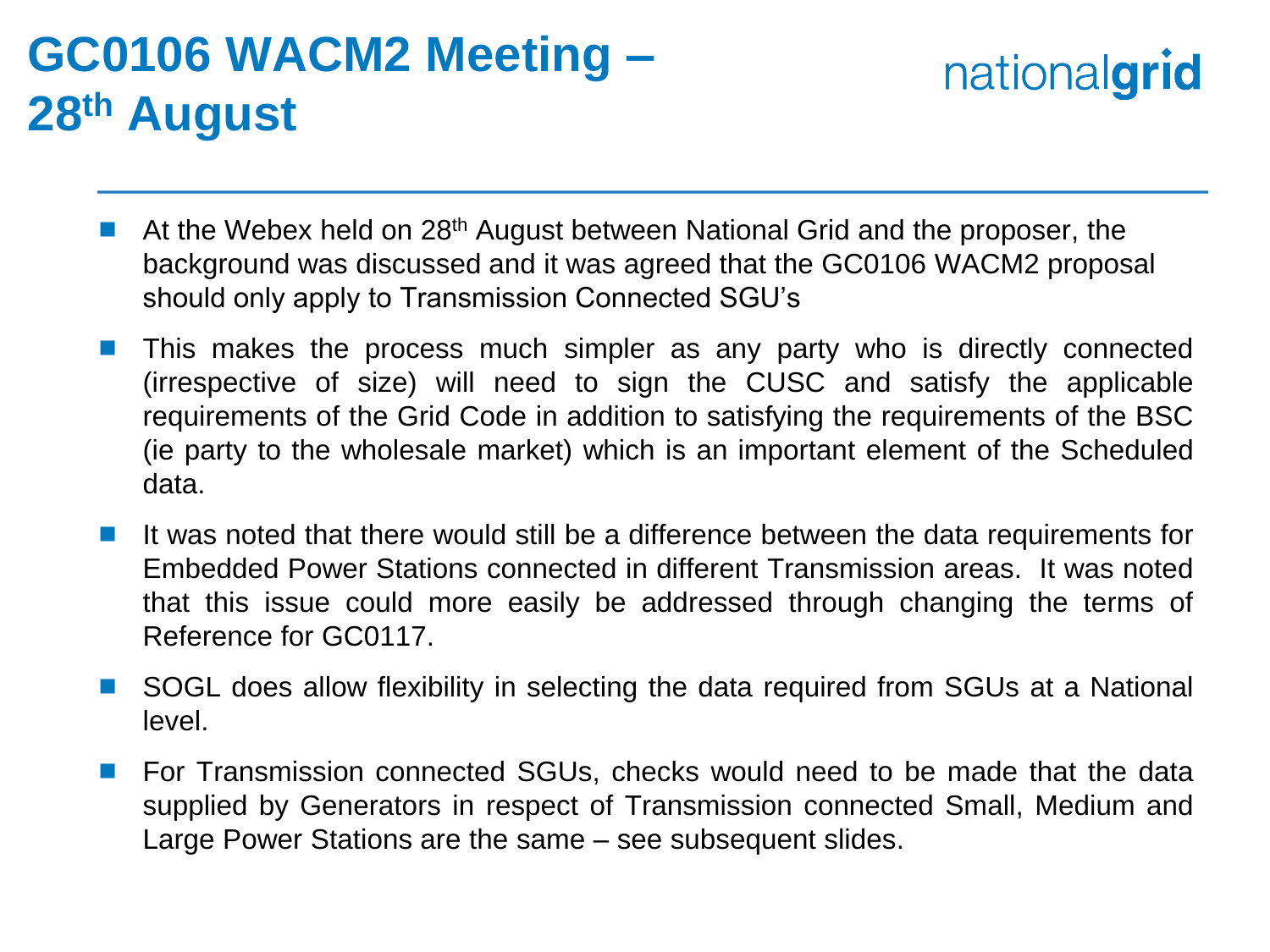**Data Requirements in respect of Transmission Connected Small, Medium and Large Power Stations** 



- Under SOGL the data to be covered includes
	- Structural Data
	- Scheduled Data

■ Real Time Data

- A review of the Grid Code reveals there are some differences in the data between Transmission Connected Small, Medium and Large Power Stations but these are relatively minor
- **The principle changes relate to structural data and** scheduled data with very limited impact on real time data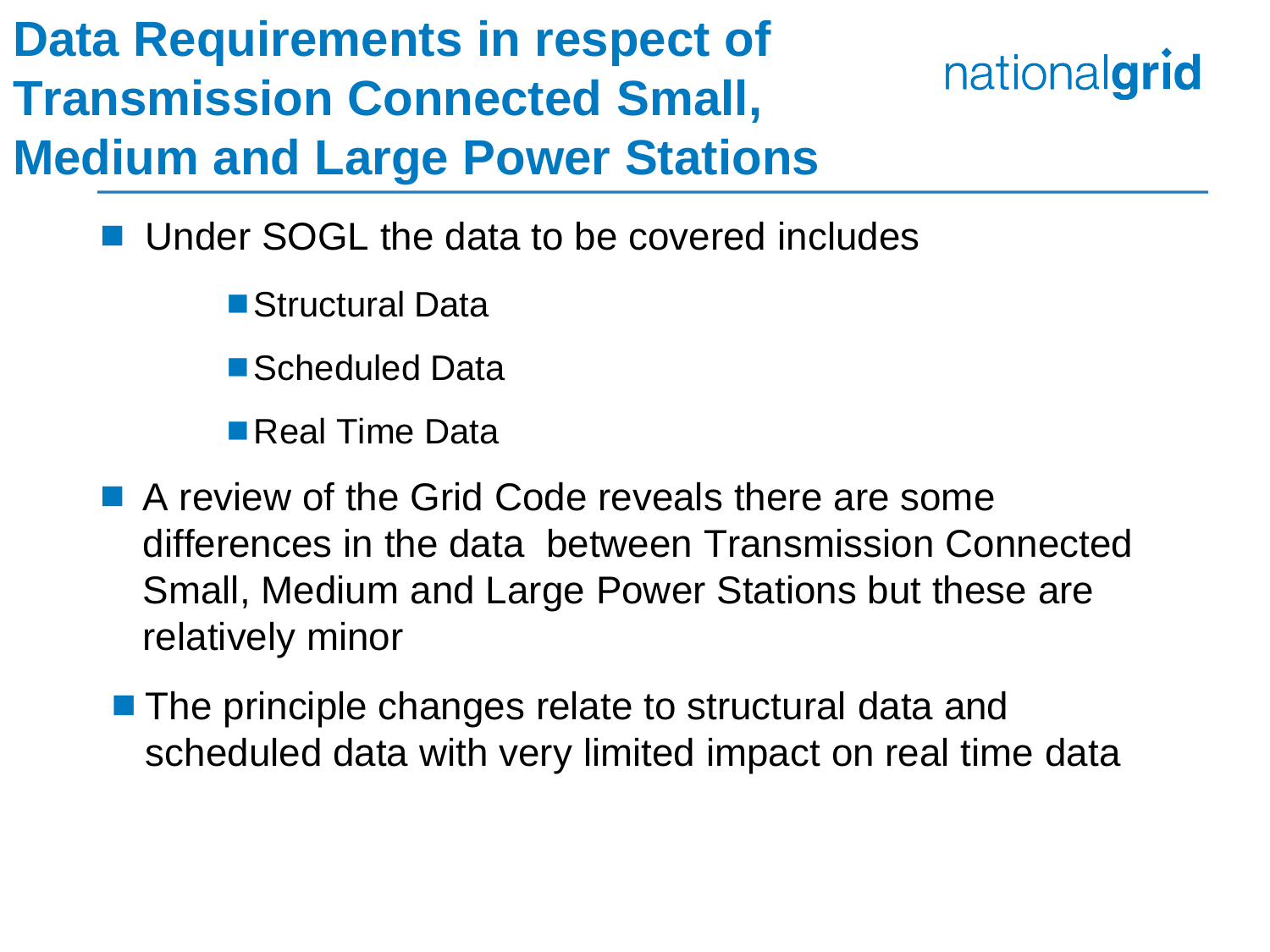# **DRC Structural and Scheduled data differences – Transmission Connected Small, Medium and Large Power Stations (1)**

| <b>DRC Schedule</b>                                                                                                                 | <b>Transmission Connected</b><br><b>Small</b> | <b>Transmission Connected</b><br><b>Medium</b> | <b>Transmission Connected</b><br>Large |
|-------------------------------------------------------------------------------------------------------------------------------------|-----------------------------------------------|------------------------------------------------|----------------------------------------|
| <b>Schedule 1 - Power</b><br><b>Generating Module and HVDC</b><br><b>Data</b>                                                       |                                               |                                                |                                        |
| <b>Schedule 2 - Generating</b><br><b>Planning Parameters</b>                                                                        |                                               | $\bullet$ (Part)                               | $\bullet$                              |
| <b>Schedule 3 - Large Power</b><br><b>Station Outage Programmes,</b><br><b>Output Useable and Flexibility</b><br><b>Information</b> |                                               |                                                |                                        |
| <b>Schedule 4 - Large Power</b><br><b>Station Droop and Response</b><br><b>Data</b>                                                 |                                               |                                                |                                        |
| <b>Schedule 5 - Users System</b><br><b>Data</b>                                                                                     |                                               |                                                |                                        |
| <b>Schedule 6 - Users Outage</b><br><b>Information</b>                                                                              |                                               |                                                | $\bullet$                              |
| <b>Schedule 7 - Load</b><br><b>Characteristics at Grid Supply</b><br><b>Points</b>                                                  |                                               |                                                |                                        |
| <b>Schedule 8 - Data supplied by</b><br><b>BM Participants</b>                                                                      |                                               |                                                |                                        |
| <b>Schedule 9 - Data supplied by</b><br>The Company to User's                                                                       |                                               |                                                |                                        |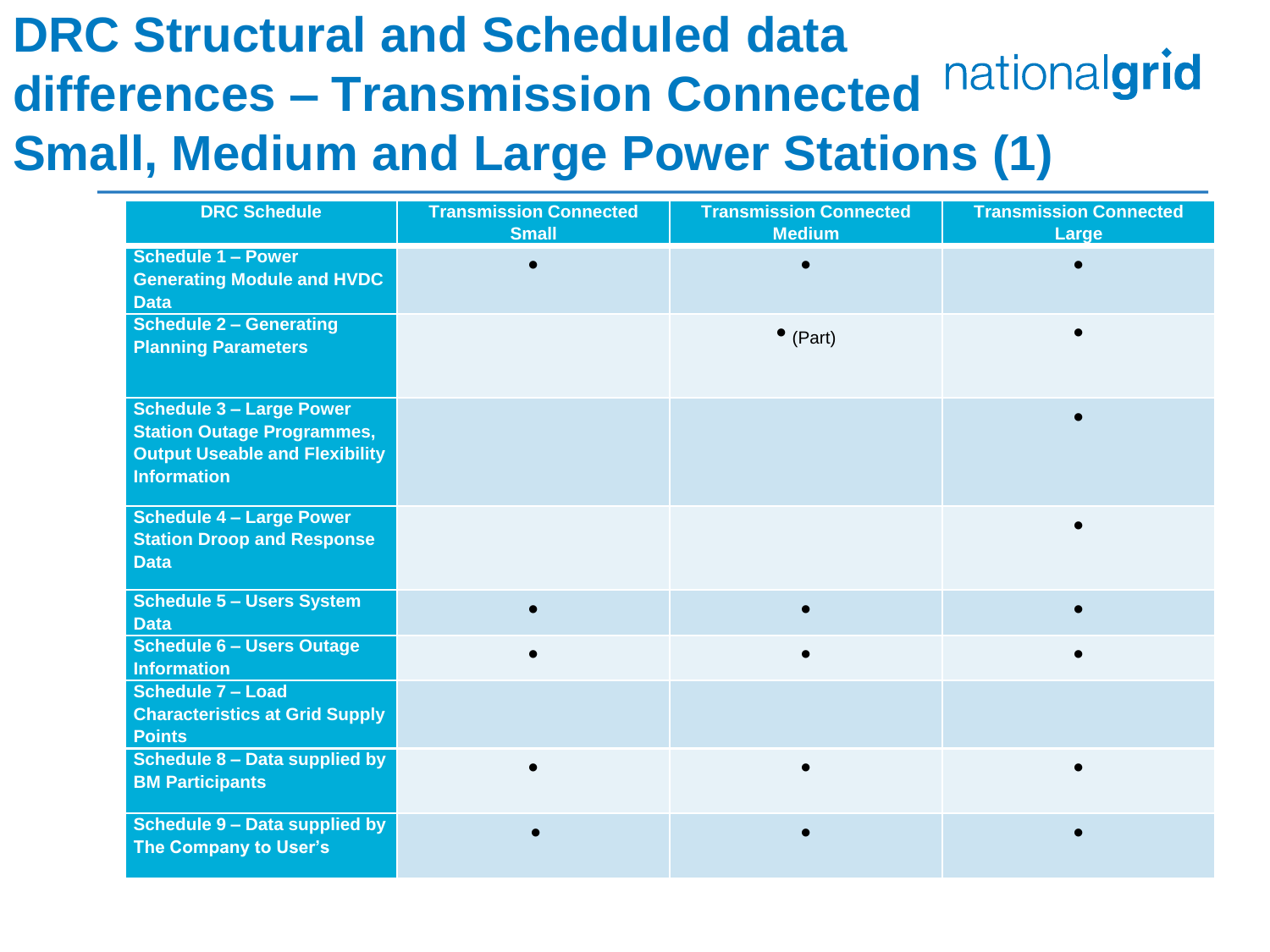# **DRC Structural and Scheduled data differences – Transmission Connected Small, Medium and Large Power Stations (2)**

| <b>DRC Schedule</b>                                                   | <b>Transmission</b><br><b>Connected</b><br><b>Small</b> | <b>Transmission Connected</b><br><b>Medium</b> | <b>Transmission Connected</b><br>Large |
|-----------------------------------------------------------------------|---------------------------------------------------------|------------------------------------------------|----------------------------------------|
| <b>Schedule 10 - Demand Profiles and Active</b><br><b>Energy Data</b> |                                                         |                                                |                                        |
| <b>Schedule 11 - Connection Point Data</b>                            |                                                         |                                                |                                        |
| <b>Schedule 12 - Demand Control</b>                                   |                                                         |                                                |                                        |
| <b>Schedule 13 - Fault Infeed Data</b>                                |                                                         |                                                |                                        |
| <b>Schedule 14 - Fault Infeed Data (Generators)</b>                   |                                                         | $\bullet$                                      |                                        |
| Schedule 15 - Mothballed Generating and<br><b>HVDC Data</b>           |                                                         |                                                |                                        |
| <b>Schedule 16 - Black Start Information</b>                          |                                                         |                                                |                                        |
| <b>Schedule 17 - Access Period Data</b>                               |                                                         |                                                |                                        |
| <b>Schedule 18 - Offshore Transmission System</b><br><b>Data</b>      |                                                         |                                                |                                        |
| <b>Schedule 19 - User Data File Structure Data</b>                    |                                                         |                                                |                                        |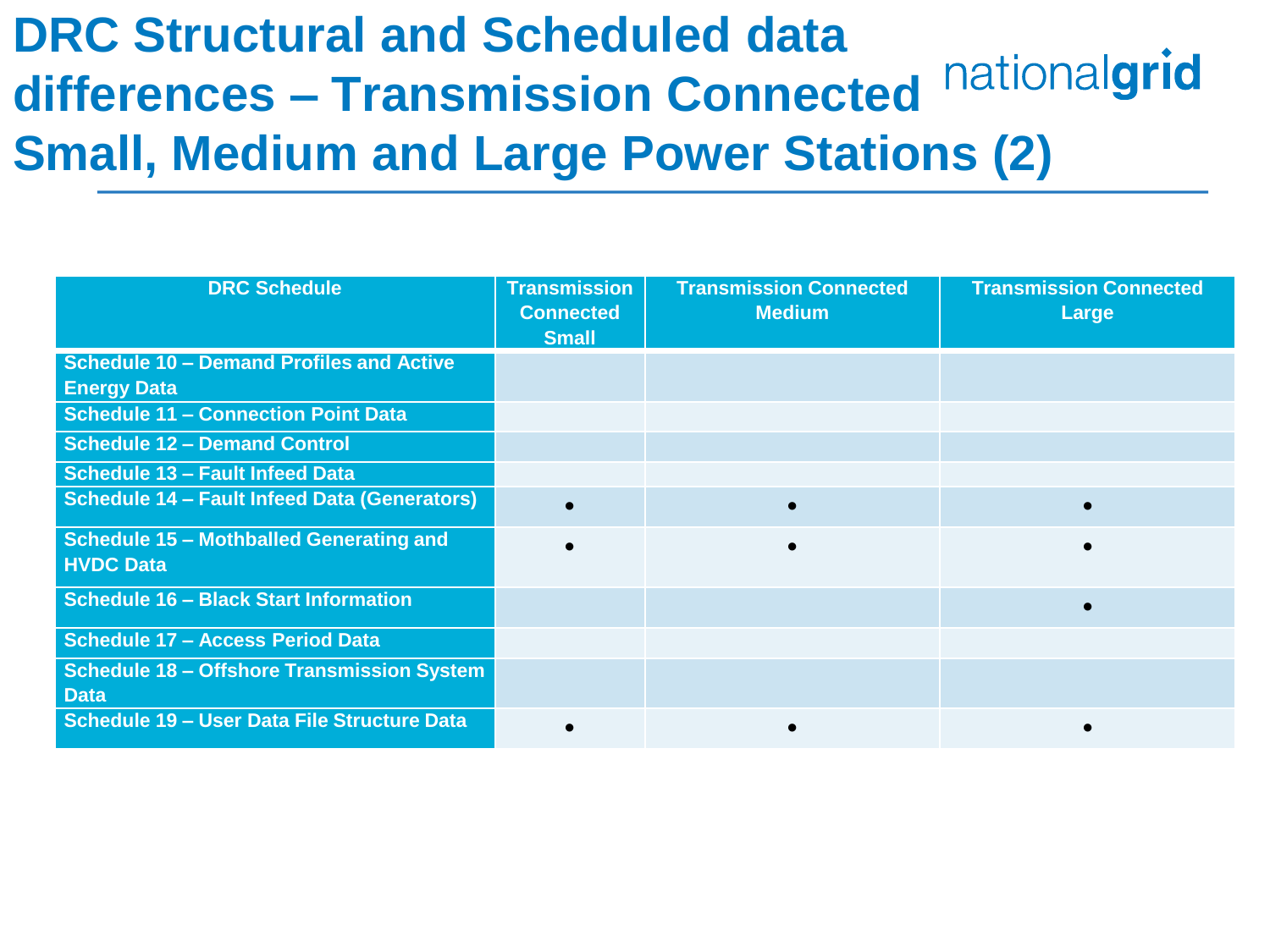#### **Data Requirements - Differences**

nationalgrid

 The main differences relate to the structural and scheduled data in Schedules 2, 3 and 4

- Schedule 2 Generation Planning Parameters Changes may be required to the Planning Code and OC2 but these are likely to be minimal due to inclusion of the term Genset (which includes direct connections) but some house keeping may be required
- Schedule 3 Large Power Station Outage Programmes, Output Useable and Flexibility Information – Some changes are likely to OC.2.4.1.2.1, OC2.4.1.2.2, Planning Code and general housekeeping
- Schedule 4 Large Power Station Droop and Response Data would require changes to PC.A.5.5
- General updates would be required to the Data Registration Code in respect of the above consequential changes